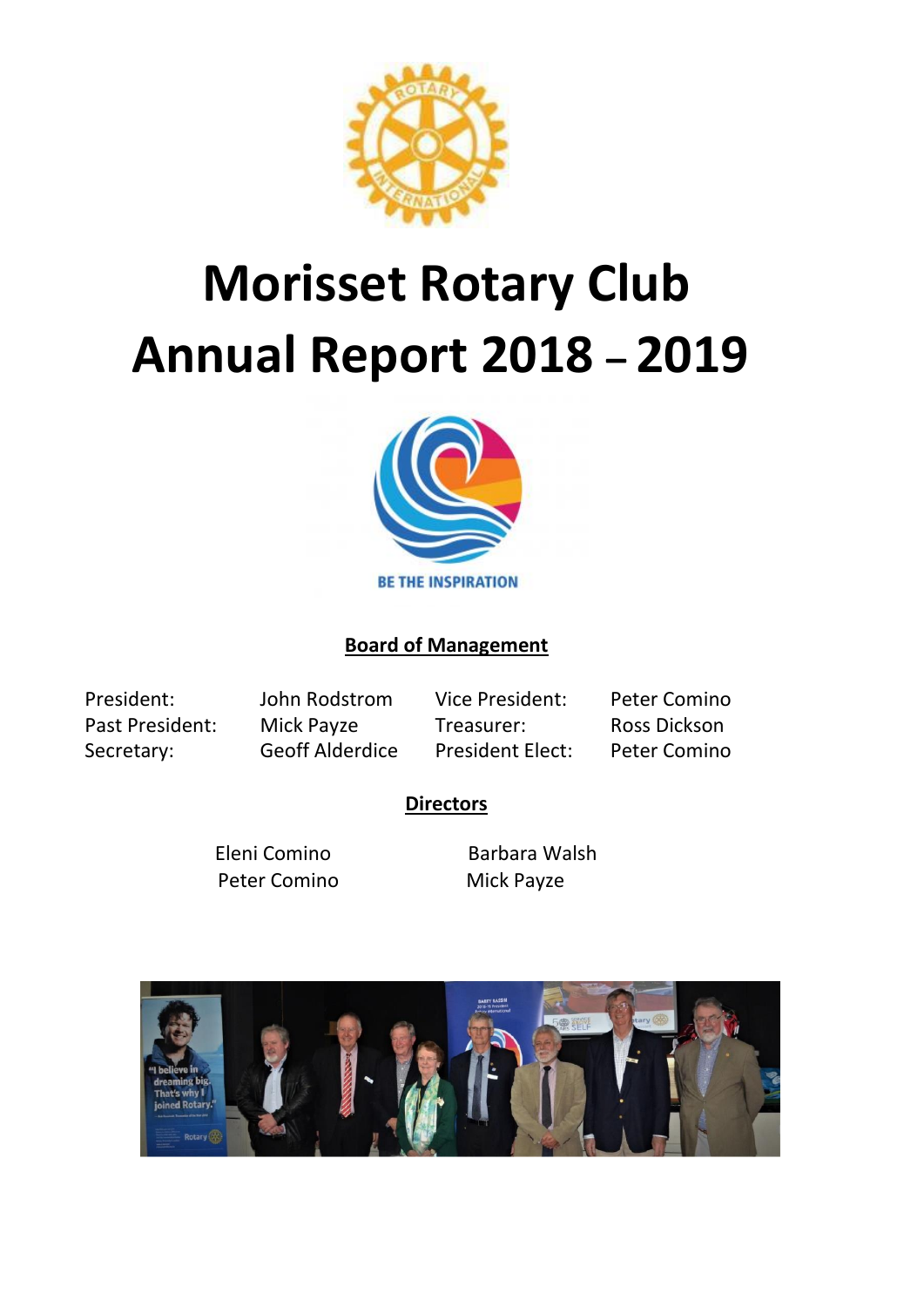# **Presidents Report 2018-19**

Have we lived up to the ideals of Rotary in the past twelve months yes we have, we have ticked all the boxes plus some, I would like to mention a few highlights of what has been a very successful and rewarding year.

We have again seen a steady increase of membership this year welcoming 9 members into Morisset Rotary again bringing a great diversity of new members with incredible skills. This has seen the club advance into avenues of fund raising and new projects that I have not seen in the short time of my involvement with this Club. Our membership increase has also seen growth to a 50/50 gender balance way beyond the District average, of which personally I find very comforting and inspiring.

Morisset Rotary has always been extremely supportive of youth in our community, to see that involvement go to the next level over the past two years by taking on Youth Mental Health has been outstanding. Our very successful Golf Day last year and in conjunction with Morisset High School certainly gave us a kick start in helping our young future society meet the many challenges that they face today. This event raised about \$32,000 dollars net of which has already started to fund many mental health programs for our students in our patch at Morisset High School and Primary Schools that are part of the Western Alliance.

Even though we have had to cancel our Golf Day for this year due to the closure of the Morisset Country Club I am certain in what we have planned for November this year and March next year will be a lot bigger and better. Watch this space.

Again, we have hosted two Hospitality Class dinners at Morisset High School and continued to offer Rotary Scholarships to financially disadvantaged year  $11 - 12$  students along with also sending 5 young students to RYPEN and Rystars over the past 12 months. Our annual involvement with year 8 students around Shelter box reached an outstanding pinnacle this year seeing them raise over \$2,500. They were an inspiration to watch as they took ownership in raising this money to such a worthwhile cause through a trivia night and various other activities.

Our involvement with the Science and Engineering Challenge and Discovery Days were also again very successful.

Internationally we have more than met our international Humanitarian commitments. We have again seen enormous progress in our Tiba Farm project in Timor Leste headed up by Barbara in again providing funds for infrastructure to be more self-sufficient in growing their own food for the children's orphanage.

Our Morogoro project in Tanzania headed up by Eleni has seen the completion of a new shower and toilet block at a local girls high school and school based theatre groups spreading the word on Malaria prevention of which Eleni experienced  $1<sup>st</sup>$  hand by travelling over there again last year to experience this first hand.

Our Christmas trailer raffle was again very successful raising in excess of \$11,000. of which a large majority has been passed back into our community to support many different organizations such as South lakes Markets, South lakes Carers, Heaven can wait Regatta, Australian Rotary Health, Men's Health Educational Rural Van at the Morisset Show, just to mention a few.

Morisset Rotary has been very active in the District Youth Exchange programme over the past 4 years and this year has been no exception, hosting lovely Eva Gerday from Belguim and Harrison Burgess from Wangi our out bound student who will be going to Switzerland, and of course looking forward to our next inbound student Samuel Bydel from Sweden arriving in July 2019.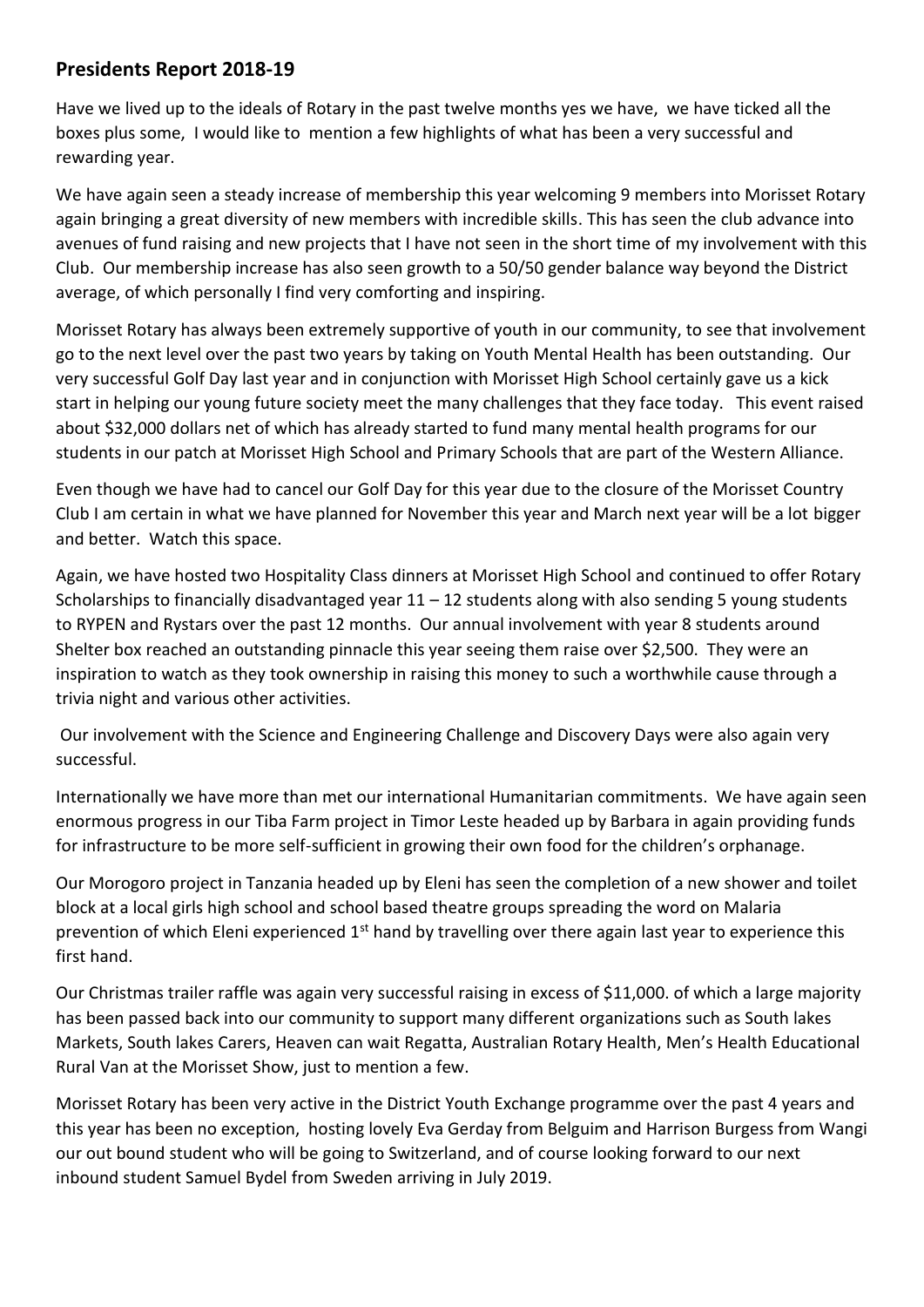On the club meeting front, it has been a very interesting, enlightening and at times an extremely amusing year. Our meetings are very relaxed, very nontraditional and very aligned to the modern era that we now live in.

We have had a fantastic range of guest speakers from outside of our club and from our very own members who have all proved that, everyone has a story to tell, this in particular I found to be very entertaining and inspiring.

On the technology side we have had some great Pizza Nights, teaching technology challenged members new tricks in the computer Lab of the Morisset High School by trying to get us all up to speed in the 21st centuries technologies a new web site for Morisset Rotary and on that word I believe that Morisset Rotary can be justifiably proud of the fact that we are certainly at the top when it comes to being social media compliant which is an absolute necessity to keep attracting members into this wonderful organization in 2019 and beyond.

We are moving with the times, thank you to my board that has supported me this year you have been incredible, I am always in awe of your skills that you have applied to your portfolios this year. Thank you to all of my fellow members and partners for sharing the workloads when needed and thankyou to my wonderful wife for your loving support throughout the YEAR THAT WAS.

John Rodstrom President

# **PROJECT MANAGEMENT REPORT FOR 2018-19 YEAR**

**Hit4 Youth Mental Health Golf Event 31 August:** This inaugural, and now one and only event, at Morisset Golf Course raised about \$35,000, however, notwithstanding planning progressing for a repeat performance in 2019, the unexpected closure of the course has set this event aside until an alternative venue can be found.

**Living Smart 21 September:** The Club manned the District ShelterBox stand and ran a raffle to raise funds for our projects.

**Bicycle Network – Gravel Grit 27 October:** This year the restrictions placed on the event by the Police reluctance to have the event run along Freemans Drive, resulted in the event starting from Laguna where catering was provided by the local school however, we assisted as a Club providing marshals along the route in the Watagans.

**Christmas Trailer Raffle – 7 November – 23 December:** The annual raffle was run again at Morisset Square as per previous years and raised about \$12,000 – the draw was performed at Morisset Square on 23 December.

**Southlake Market Place Food Bank – Christmas event – 18 December:** The Club again supported this organisation by funding its Christmas activities including the supply of bags for gifts to go to the Town's elderly at the annual Christmas Dinner (held on 24 December this year).

**Alira House Christmas Gifts – 19 December:** This year Kerry Rodstrom took over from Sandy Olive and arranged for the collection of gifts of pajamas for the mothers and children at the various refuges – these were passed on after the Club's Christmas party.

**Morisset Show – MHERV Van – 9 - 10 February:** The Club negotiated an arrangement with the Show Ground Committee whereby, for the provision of parking services, we would have a prime site for the MHERV van to offer its health check services for two days – the Club took the opportunity to run a concurrent raffle in aid of the MHERV van operations.

**Newcastle Show – 1 – 3 March:** For the first time, the Club obtain agreement from the Event Organiser, to cater for the volunteers on our BBQ trailer at this very successful three-day event.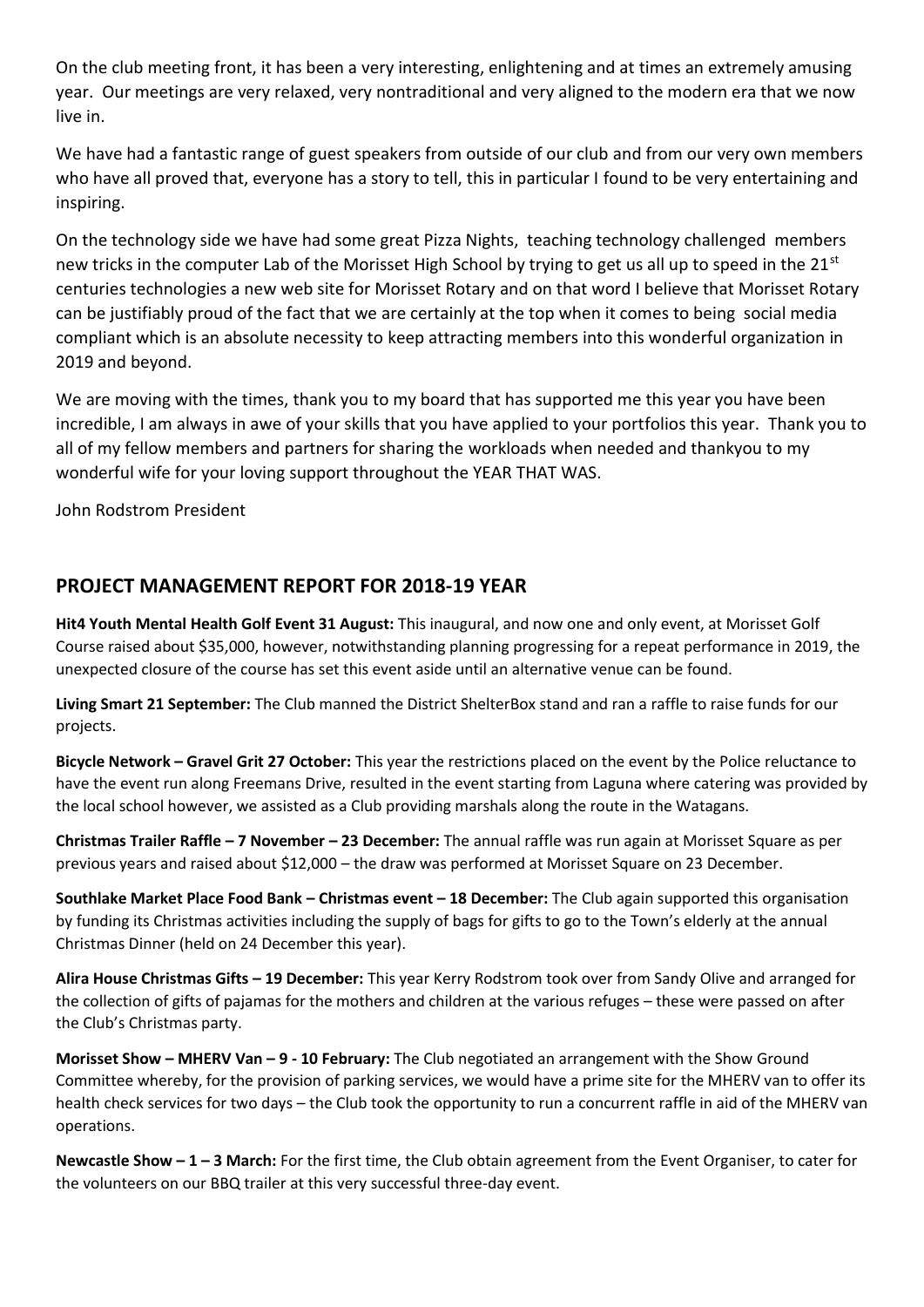**Dystonia Support BBQ** – **25 April:** Six Club members gave up their ANZAC Day afternoon to man the Boolaroo Bunnings BBQ earning a net \$830 in just three hours – the funds went towards treatments required for Jason Lynch in a Korean Clinic.

**Catalina Festival – 19 May:** Here again the Club provided assistance with car parking and delighted in avoiding any undue queues of vehicles waiting to enter the event. In exchange for this service a site was obtained for ShelterBox to show-case its role in emergency response.

**Other Club events reported elsewhere include:** School presentations, School involvement with ShelterBox, Film nights, Tee Shirt sales, and the collection of Musical instruments for passing onto children;

Mick Payze (Director)

# **ANNUAL YOUTH DIRECTOR'S REPORT**

**MORISSET HIGH SCHOOL:** Hospitality Class dinners and the Senior Scholarships programme have remained the focal part of our connection with the school. During the year seven senior students from financially disadvantaged families are negotiating Year 11 and Year 12 with Rotary scholarships. In addition Community Service Awards are provided for Years 7, 8, 9 and 10.

**RYPEN:** We support two students to attend each of the two RPEN camps. This is supplemented by others who are financed by Morisset High School. The change of venue has been problematic with the relocation being a two hour drive away. We continue to be impressed by the positive feedback from the attendees.

 **WWCC:** The club maintains and regularly updates its Working With Children Clearance Register. Currently all our club members have clearances.

**SHELTERBOX:** Uniquely, we have provided Morisset High with a ShelterBox for a year 8 study unit for the last two years. Club members visit the school and present introductory information. Based on inspection of an erected ShelterBox, students chose research areas and some a experienced a supervised ShelterBox overnight camp-out in the school grounds. After several weeks, very successful student project presentations are made with key club members present. The programme continues annually with recently updated equipment which has kindly been donated by ShelterBox.

**PRIMARY SCHOOLS:** Each year "Community Service" awards are presented to ten local primary schools. Annual awards ceremonies are attended by club representatives who do the presentations.

**DISCOVERY DAY/SCIENCE & ENGINEERING CHALLENGE:** In August a successful Primary School Discovery Day programme was held over two days at Avondale School with Morisset Rotary serving the food for the helpers. Several Toronto Sunrise members assisted Morisset Club to supervise the students as they worked on the challenges. Planning is underway for this event in the coming Rotary year. In July - August our volunteers also assisted supervising at the Science and Engineering Challenge events held at University of Newcastle in July - August.

**YOUTH EXCHANGE PROGRAMMME:** This year we have enjoyed the visit of a young lady from Belgium. After spending a very happy year with our club she has recently returned home. Our outbound student is enjoying his stay in Switzerland. We are now in the process of preparing an outbound student who will depart in January 2020 for a year in Italy. Our inbound student for 2019-20 is a young man from Sweden, arriving in July.

BARBARA WALSH - YOUTH DIRECTOR/ CHILD PROTECTION OFFICER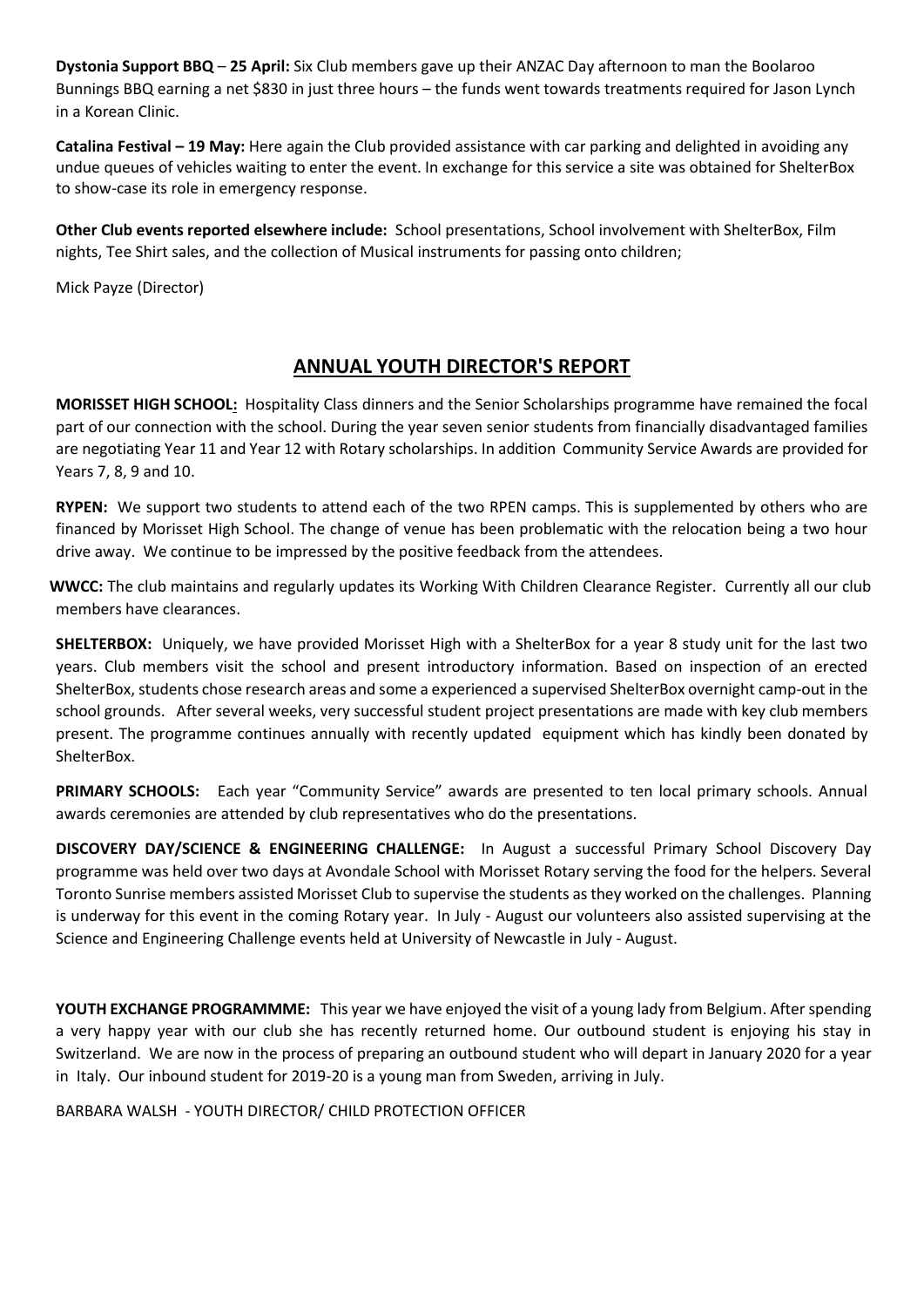## **International Report**

The 2018-19 year has seen Morisset Rotary Club's 2 international project progress steadily. The Rotary Club of Morisset also contributes significant annual donations to the Rotary Foundation, Polio Plus, ROMAC and Interplast.

#### **Community Based Health Improvements Project- Morogoro**

This project combines four components working together to improve health facilities, health education and health standards in the region of Morogoro, Tanzania.

The 2018-19 year began with project Manager Eleni travelling back to Morogoro in July for a successful trip in which we ascertained a strong direction for the project moving forward and established a positive relationship with the Morogoro Rotary Club. Whilst in Tanzania Eleni was able to witness the fruition of the initial stage of the project- the theatre performances by Ngoma Afrika. The performances where entertaining, interactive, educational and overall a huge success- an excellent beginning to the implementation side of the project.

In November 2018 a successful fundraising movie night was held to raise funds for the toilet block in conjunction with Morogoro Rotary Club. This toilet and shower block are now completed, the result is pleasing and the girls are making great use of it- an excellent initiative from the Morogoro club! The club also put in a huge effort for the Newcastle show weekend to raise funds towards Morogoro, resulting in a healthy account balance to help complete the project.

The project is now roughly half-way complete with two more components remaining. If all stays on track, the project may be completed by the end of 2020.

## *Eleni Comino, (Project Manager)*

#### **SHELTERBOX**

**Club Activities:** The club has again been active supporting several ShelterBox displays at local events. Each year we donate to this programme. Over the last seven we have made donations in excess of \$17,000. **Morisset High School ShelterBox Programme** . A popular inclusion for Year 8 students is the Shelterbox project as part of their geography/social studies focus. Individual or group projects are developed after a session with display & explanation of a ShelterBox & Shelterkits. After working on their projects for a term the students run a feedback session in the school library with club members in attendance. In the current year their fund-raising efforts brought in almost \$3000.

#### **TIBAR FARM DEVELOPMENT - TIMORE LESTE**

Morisset Club has been involved with Timor Leste projects since 2013 when we supported construction of school classrooms and a disease prevention project in conjunction with other clubs. The development of the farm at Tibar in the Liquica District has been the club's focus over the last 4 years, assisted by District Matching Grants. Produce from the farm will significantly reduce the annual food bills for local orphanages.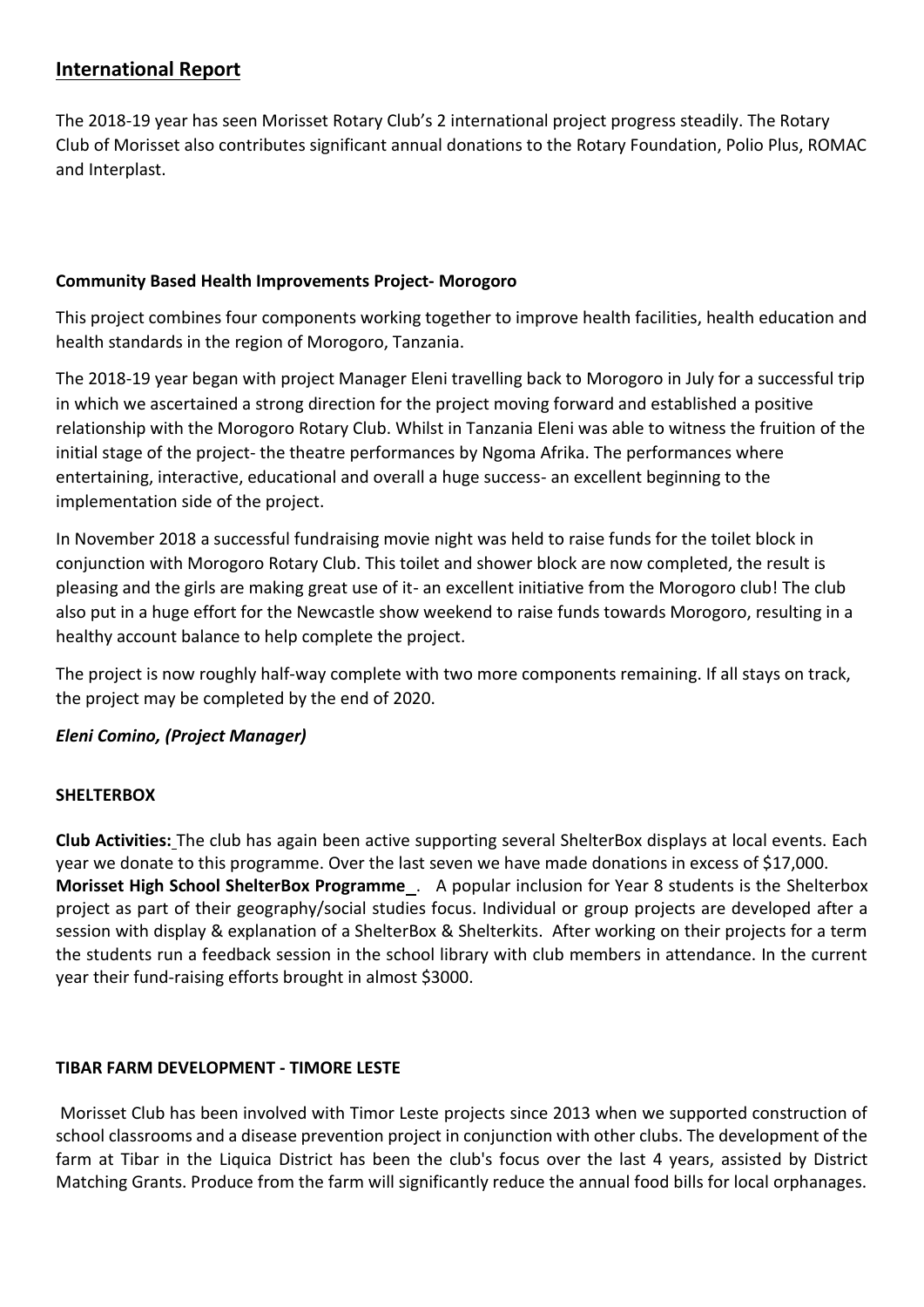To date, perimeter fencing for the whole property has been erected, a water bore and water reticulation have been installed. Fruit trees, melons and root vegetables have been planted and a duck pond has been added. Large areas still require development for planting. Next stage will involve further cultivation use of local coffee bean husks to fertilize the soil.

Barbara Walsh has been managing Timor Leste projects since her original visit there in 2013. A more recent visit was made in September 2017. The project is overseen locally by a paid NGO team registered as "Rotarians Helping Timor". This team was originally set up by RAWCS Australia. Young Dili Rotarians are employed at this office to manage project funding. They also manage arrival of Donations in Kind and the outgoing paperwork for other Rotary projects eg ROMAC and YEP. The Tibar Farm project has been supported with District Matching Grants each year. The matching grant application for next year was not successful as less funds were available. This will curtail development for the coming year. However for 2019- 20 the club has acquired a donation of \$3000 from a local church & will match that later in the year. (BARBARA WALSH - PROJECT MANAGER) Eleni Comino (International Director

#### **TECHNOLOGY 2019**

Communications and connectivity are very important to the club as it reaches out to members, prospective members and the community at large.

Social communications of different type play a significant role in all club activities, such as digital photographs for the web site and Facebook. There is no better medium to reinforce the Rotary brand and promotes who we are & what we do. We've had some major changes including consolidation of our web pages in the year. Now #joinrotary, tee-shirt sales (www.joinrotary.com.au) and the original morissetrotary.org.au now sit in morissetrotary.club sporting a much younger, brighter and interesting façade and better servicing potential members with information.

We continue to maximize our communication, maintaining three Facebook pages (Morisset Rotary, #joinRotary and a major even site), the consolidation of 3 web pages plus a smart phone Team App and distribution of the President's weekly bulletin.

Craig Johnson (Director)

# **ROTARY CLUB OF MORISSET TREASURERS REPORT 2018-19**

#### *MEMBER' ACTIVITIES*

1. Members and their guests contributed \$5.430.00 to Morisset High School attending the dinners prepared by the Hospitality students and Members also contributed \$3,300.00 to the Rotary Foundation, Annual Program Fund. This amount was in addition to the Rotary Foundation Polio Plus donation listed below.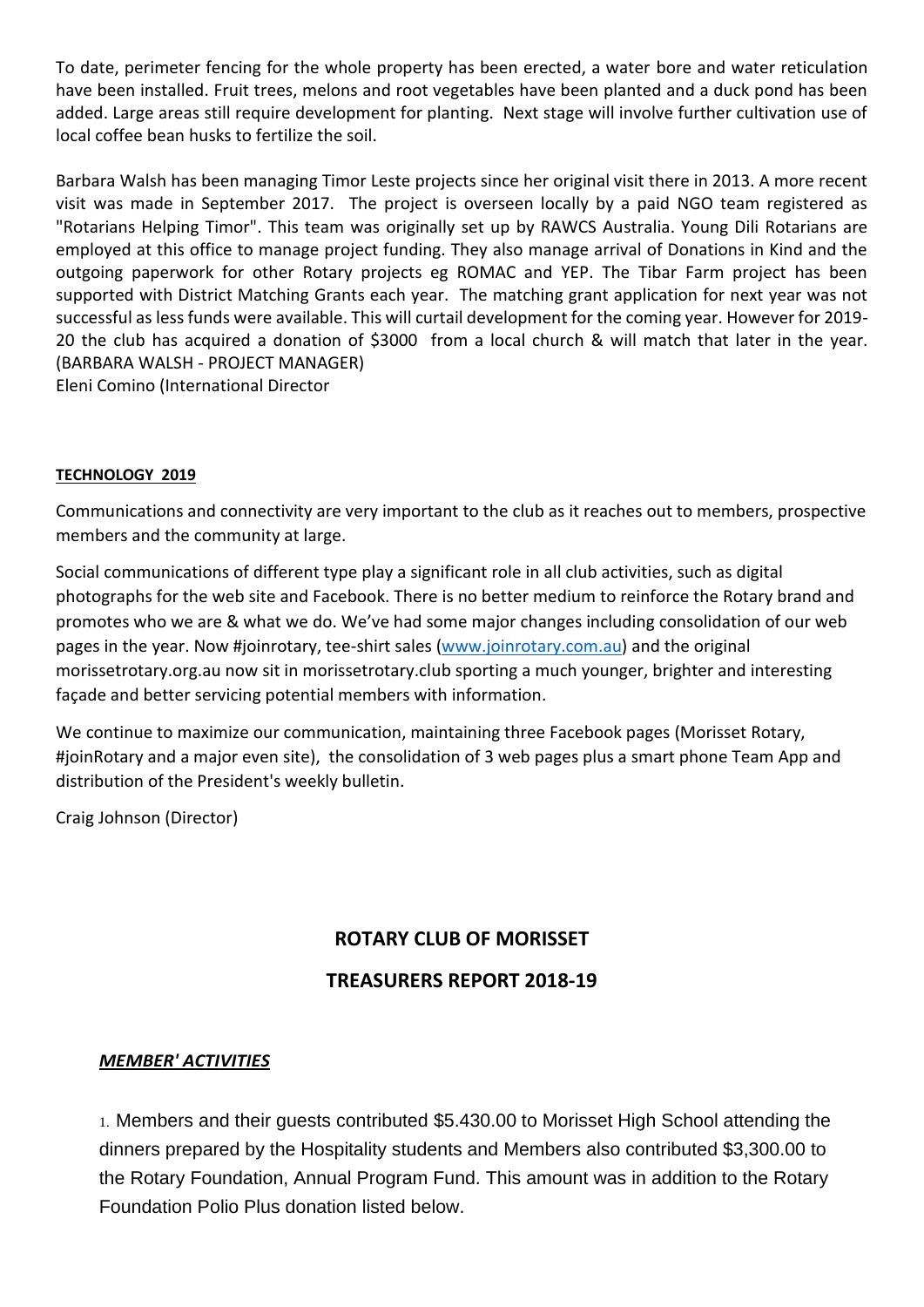#### *COMMUNITY ACCOUNT:*

1. Funds donated are as per the table below:

|                                        |                    |               |                  | Proposed      |
|----------------------------------------|--------------------|---------------|------------------|---------------|
|                                        | <b>Funds</b>       |               | /Approved        |               |
|                                        | <b>Distributed</b> | <b>Totals</b> | <b>Donations</b> | <b>Totals</b> |
| Community                              |                    | 4,010.00      |                  | 000           |
| <b>Aust Rotary Health</b>              | 1,000 00           |               |                  |               |
| South Lakes Market Place               | 500.00             |               |                  |               |
| <b>Cooranbong Probus</b>               | 300.00             |               |                  |               |
| South Lakes Carers                     | 500.00             |               |                  |               |
| Heaven Can Wait Regatta                | 500.00             |               |                  |               |
| <b>SLMASC</b>                          | 50.00              |               |                  |               |
| Morisset Show/MHERV Van                | 1,160.00           |               |                  |               |
| <b>International</b>                   |                    | 24,152.66     |                  | 8,735.18      |
| Shelterbox/Aquabox                     | 3,000.00           |               |                  |               |
| <b>Rotary Foundation Polio</b><br>Plus | 2,000.00           |               |                  |               |
| Morogoro                               | 10,539.56          |               | 5,735.18         |               |
| <b>Ttimor Leste</b>                    | 8,613.10           |               | 3,000.00         |               |
| Youth                                  |                    | 8,445.00      |                  | 29,969.72     |
| <b>RYPEN</b>                           | 1,610.00           |               |                  |               |
| Youth Exchange                         | 1,690.00           |               |                  |               |
| Cooranbong Public School               | 2,000.00           |               |                  |               |
| Science & Enginrng Challenge           | 1,000 00           |               |                  |               |
| <b>Local School Awards</b>             | 250.00             |               |                  |               |
| Morisset High School                   | 1,895.00           |               | 29,969.72        |               |
|                                        |                    | \$36,607.66   |                  | \$38,704.90   |

2. Gross Community Account income for the year was \$72,888.03 ( \$38,609.87) and costs were

\$12,365.09 (\$8,914.92). The income amount included a Rotary Grant of \$3,500.00

3. The Club's cash position is as follows:-

|                                                                   | 2019                | 2018                  |
|-------------------------------------------------------------------|---------------------|-----------------------|
| <b>Members Funds</b>                                              |                     |                       |
| <b>General Account</b>                                            | 4,436.07            | 7,843.87              |
| <b>Fundraising Accounts</b>                                       |                     |                       |
| <b>Community Account</b>                                          | 8,234.08            | 10,671.92             |
| Morogoro Hospital Appeal                                          | 5,735.38            | 9,580.21              |
| <b>Timar Leste Appeal</b><br><b>ING Direct Investment Account</b> | 387.50<br>30,610.85 | 2,315.00<br>10,232.90 |